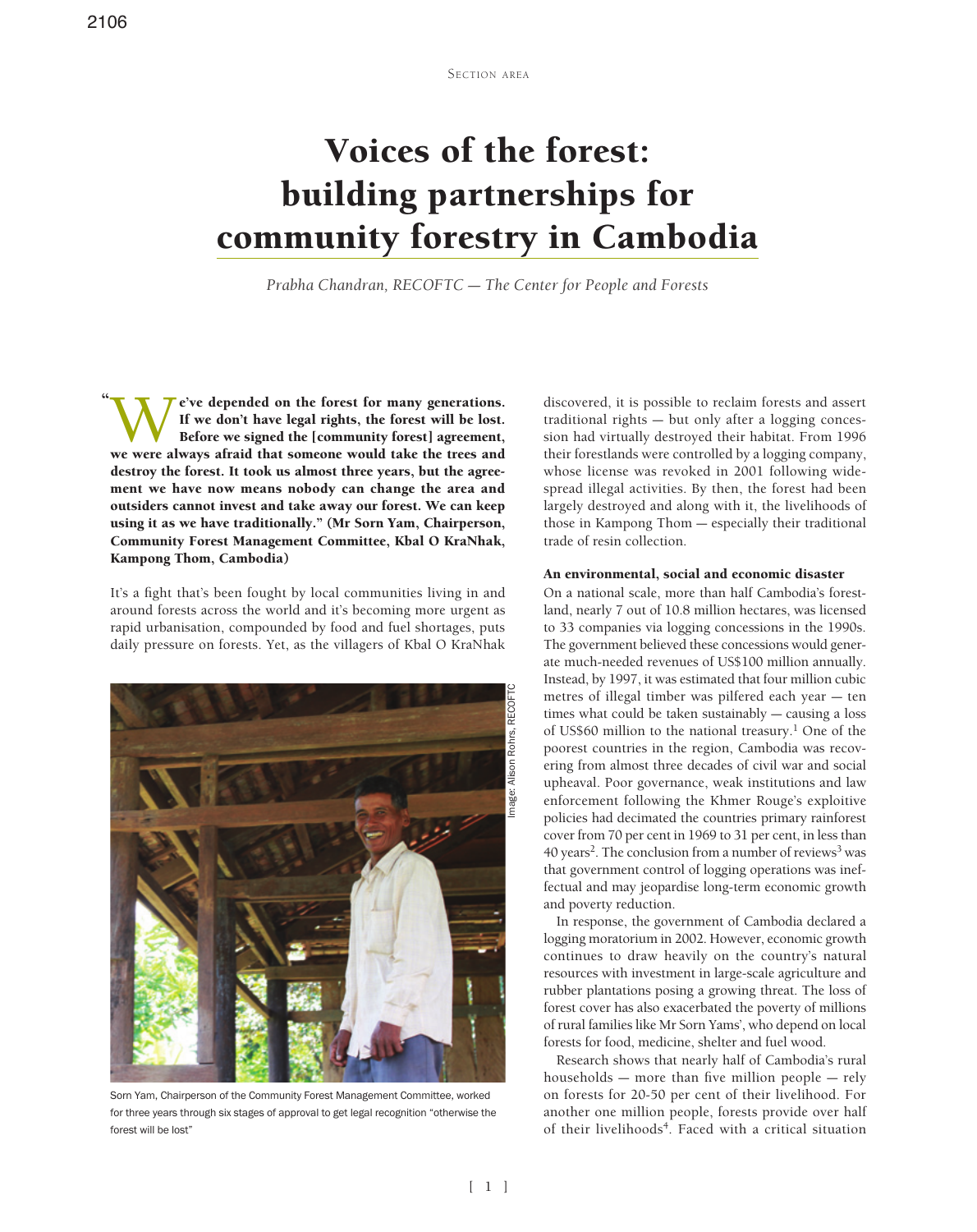

"Once we make the Community Forest Management Plan, we can get more benefits from the forests. We will start doing silviculture. We'll clear out some of the small plants and trees to get the bigger trees to grow. We'll also benefit from the small trees. We're already able to gather more products for traditional medicine and we have a plan to protect the forest. We can use trees for building houses, too. I've used skills I learned in the RECOFTC courses doing forest inventory, recording tree and plant species and developing records of the forest."

# Ms Sao Saveun,

Community Forest Management Committee

at the turn of the century, the country reviewed its development policies and drafted a National Poverty Reduction Strategy Paper. Vital for continued international support, this strategy depended on the contribution of all sectors towards the national goal of poverty reduction, including forests. In 2003, the country committed to achieving 60 per cent forest cover by 2015 in order to meet its own Millennium Development Goal targets.

# Building partnerships for success

"When I arrived in Cambodia as Chief Technical Advisor to the Capacity Building for Sustainable Forest and Land Management Project at the beginning of April 2007, I was sceptical that community forestry would advance very far or fast in Cambodia," says James Bampton, Program Coordinator, RECOFTC – The Center for People and Forests. "When I left in July 2009, I held a very different view: 124 potential community forestry areas had been approved by the Ministry of Agriculture, Forestry and Fisheries in six of Cambodia's 24 provinces, covering a little over 126,900 hectares." Today, in partnership with the Forestry Administration, international development agencies, communities and NGOs, RECOFTC has helped put some 237,781 hectares of forest into the hands of more than 60,000 families from 450 villages. The organisation has directly supported more than half the country's community forestry sites and those with legal agreements. In Kampong Thom alone, RECOFTC has enabled 120 villages to go through the legalisation process between 2008 and 2010. So how did this impressive change come about?

Faced with the huge task of stewarding some 300 community forestry sites under the project through the complex legal recognition process with very few resources and poor government capacity at all levels, it quickly became obvious that only a strong partnership of all major stakeholders – grassroots NGOs, community leaders, administration officials and international organisations – could promote the sustainable development of community forestry in Cambodia. It was a mission that was to consume the project staff from then on. All staff had 'partnership' included in their formal job title. Nationally, and in each of its five target cantonments, the project recruited and deployed

Community Forestry Partnership Coordinators. Their task was to initiate, coordinate and manage partnerships as one staff member in each cantonment would never be able to do everything that was necessary.

A beginning had been made in the 1990s with the coming together of various NGO groups who had started working with communities in mostly degraded areas: The Menonite Central Committee established the first community forest in Takeo province, planting *Acacia manguim* on barren land. In Pursat and Kampong Chhnang provinces communities were organised by the South Asia Development Program, and Concern Worldwide supported a range of community-based programmes where villagers developed management plans detailing silvicultural activities. In Kampong Thom, too, the villagers of Tboung Teuk banded together to begin planting trees and protecting the forest once the company was evicted.

# Creating a legal framework for community forestry

From these humble beginnings, a national working group of committed individuals from civil society, the Forestry Administration and donors got together to learn from pilot experiences on the ground, and internationally, to formulate a policy and legal framework for a national community forestry programme. The partnership was formed gradually through interactions enabled by a variety of more or less informal and interlinked networks. Various provincial level community forestry and natural resource management networks, as well as broader environmental, religious and indigenous people's networks added to the mix. From all of these emerged a group who realised that partnership rather than conflict would more effectively lead to change. Most of them came together through the Community Forestry Working Group that was formed under the Sustainable Management of Resources in the Lower Mekong Basin Project in 1998 to assist the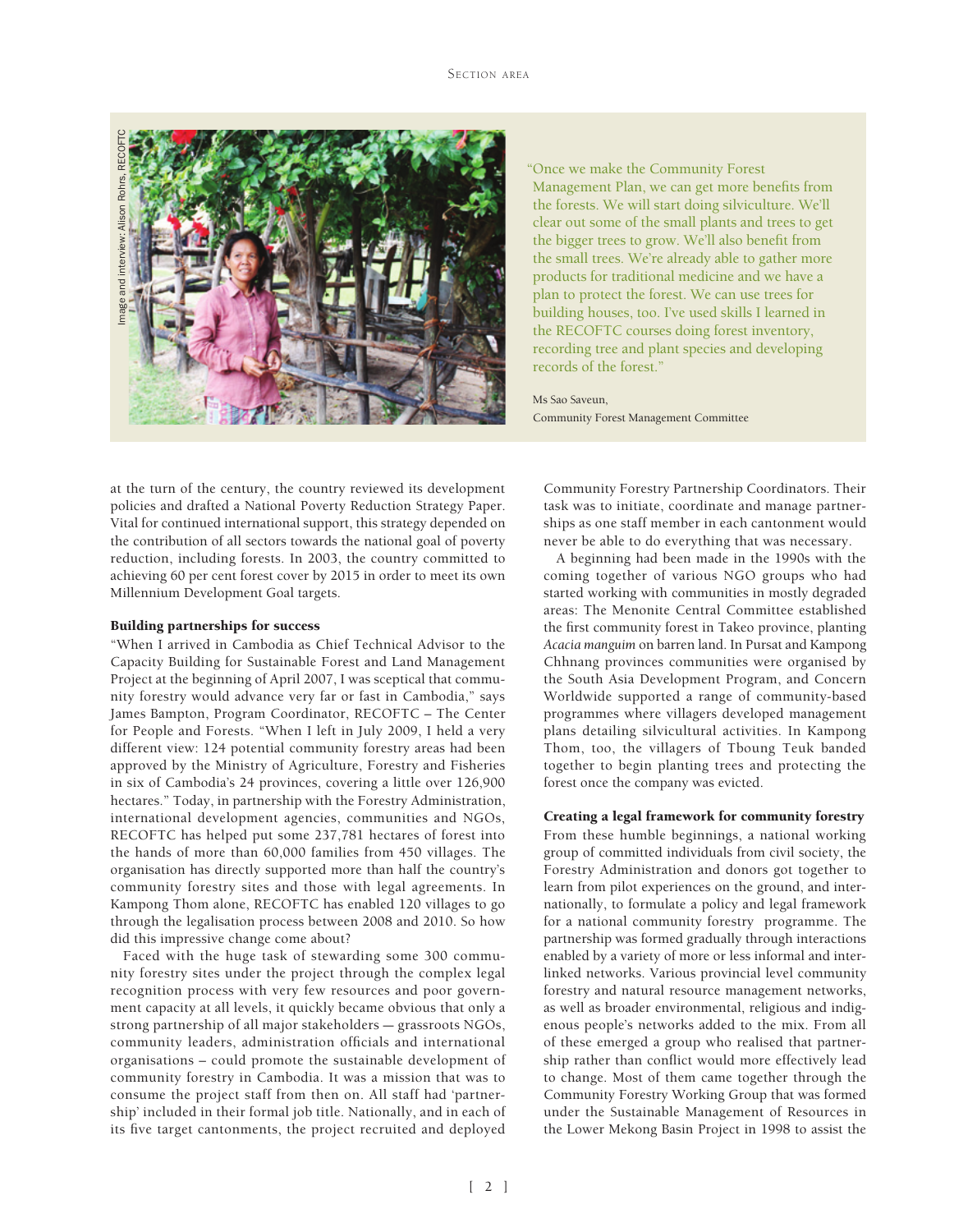

Phok Chantra, a Forestry administration official, trained with RECOFTC so the community could learn how to record and manage forest resources

government of Cambodia in developing the legal framework necessary for community forestry.

The categorical failure of the concession system and the powerful alliance between international agencies and local civil society led to the passage of the Forestry Law in 2002: "The Minister of Agriculture Forests and Fisheries has the authority to allocate an area of Permanent Forest Reserve to a community or group of people living inside or near a forest area in the form of a community forest."5

Together with its partners, RECOFTC set about implementing the Capacity Building for Sustainable Forest and Land Management Project in 2006. First, a programme was designed for each target cantonment through a 63 day Training of Trainers course. These trainers then ran a series of courses in their cantonments for community forestry development facilitators so each knew the next steps in the formalisation process. Of particular importance was the training of local forest administration staff alongside NGO staff so that, through training together, they had a similar understanding of development needs, built relationships and were able to plan a coordinated course of action together. The lack of understanding about community forestry among government officials and their crucial role in endorsing documents without which community forests could not be formalised, required a particular focus on training local government. Equally critical was the training of forest community leaders, through elected management committees.

The second component of the strategy was the development of 'Cantonment Community Forest Development Plans'. These were facilitated by the projects' Partnership Coordinators through an assessment of the requirements to complete the formalisation process, including funding needs as well as an analysis of what each development partner had planned. The third component targeted coordination at the national level among development partners (both donors and international NGOs) and the Forestry Administration.



Chea Tun, mother of seven, no longer worries about feeding her family and is active in patrolling the forest to report illegal logging

A National Community Forestry Program Coordination Committee was established in 2007 in response to "the need to chart the direction for the National Community Forestry Program", which requires "a clear understanding of the current situation on the ground, the strengths and weaknesses of current systems, and the opportunities that exist to further community forestry in Cambodia."

### Legal recognition for community forests

With the main building blocks in place, the partners turned their attention to identifying potential community forest sites and the work of building capacity for legal recognition of these sites through six stages of local, provincial and national requirements. In Kbal O KraNhak, for instance, RECOFTC's work began in 2008. Working closely with the local community and the Forestry Administration through all the steps of the process, it helped the community gain an official community forest agreement on 11 November 2009 – a day the villagers will never forget.

"RECOFTC had prepared a detailed plan for each step of the legalisation process," recalls Phok Chantra, the local Forestry Administration official. "Each step had specific activities. I explained the process to the community. We followed this plan through the whole process. After the agreement was reached, I felt proud because I had helped the community. It's proof I didn't lie to them!" Chantra subsequently took three more RECOFTC training courses "and then I delivered those courses to the community: record keeping and financial management, resource assessment for Community Forest Management Plans, and a forest inventory. Now,